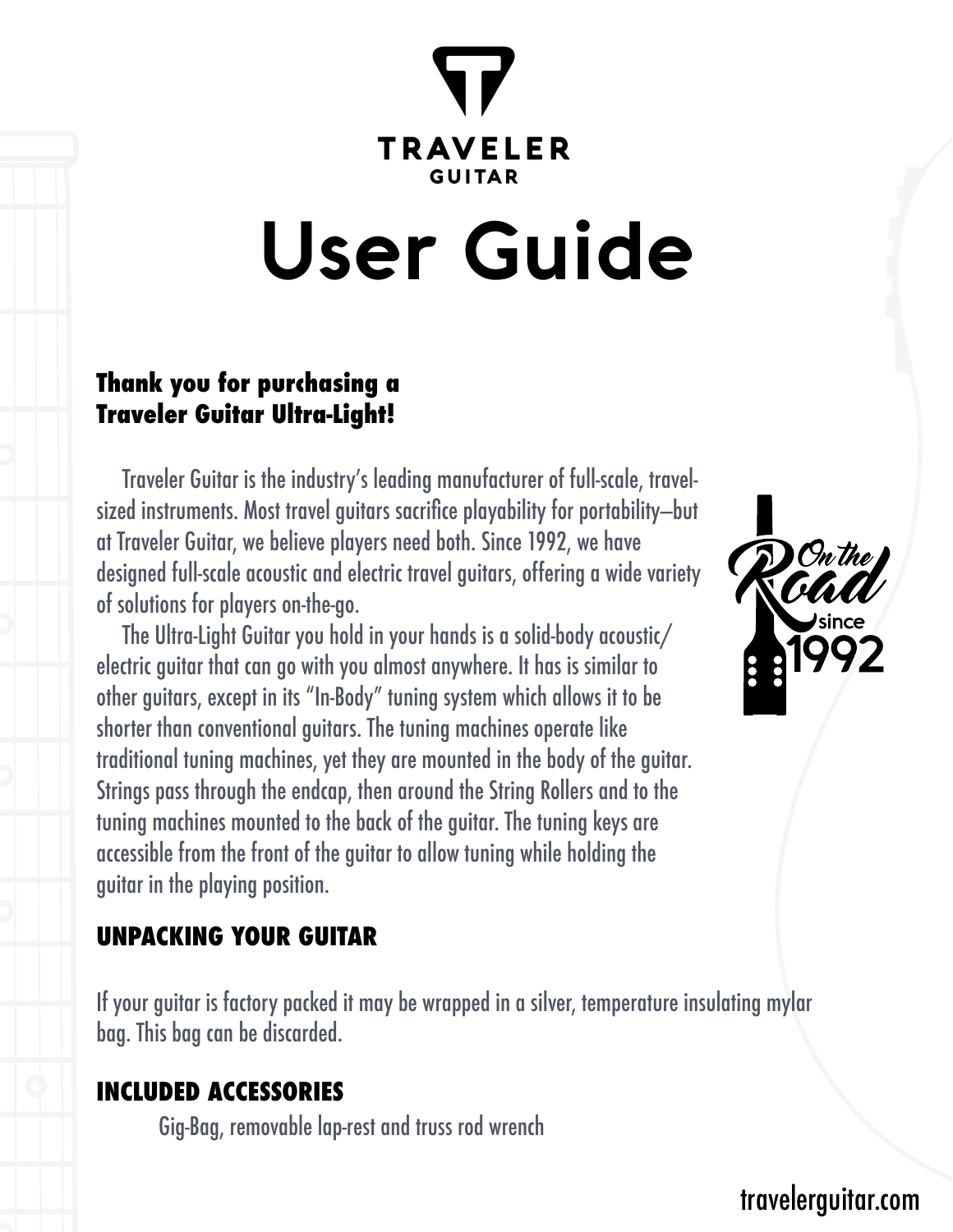### CONSTRUCTION & SETUP



#### **SETUP:**

The Ultra-Light is extremely easy to set up for playing. Its removable lap-rest is stored in the front pouch of the gig bag. The prongs of the lap rest fit into small holes on the treble side of the guitar. Pressure holds the laprest in place.

#### **PLUGGING INTO AN AMP:**

The Ultra-Light has a passive piezo pickup under the saddle which requires no batteries. The standard 1/4" output can be plugged into any amplifier, and no batteries are required.

#### **USING A GUITAR STRAP:**

Attach the front of your strap to the standard strap button on the heel of the neck, and the back around the output jack, which doubles as a second strap button.

#### [travelerguitar.com](http://www.travelerguitar.com/)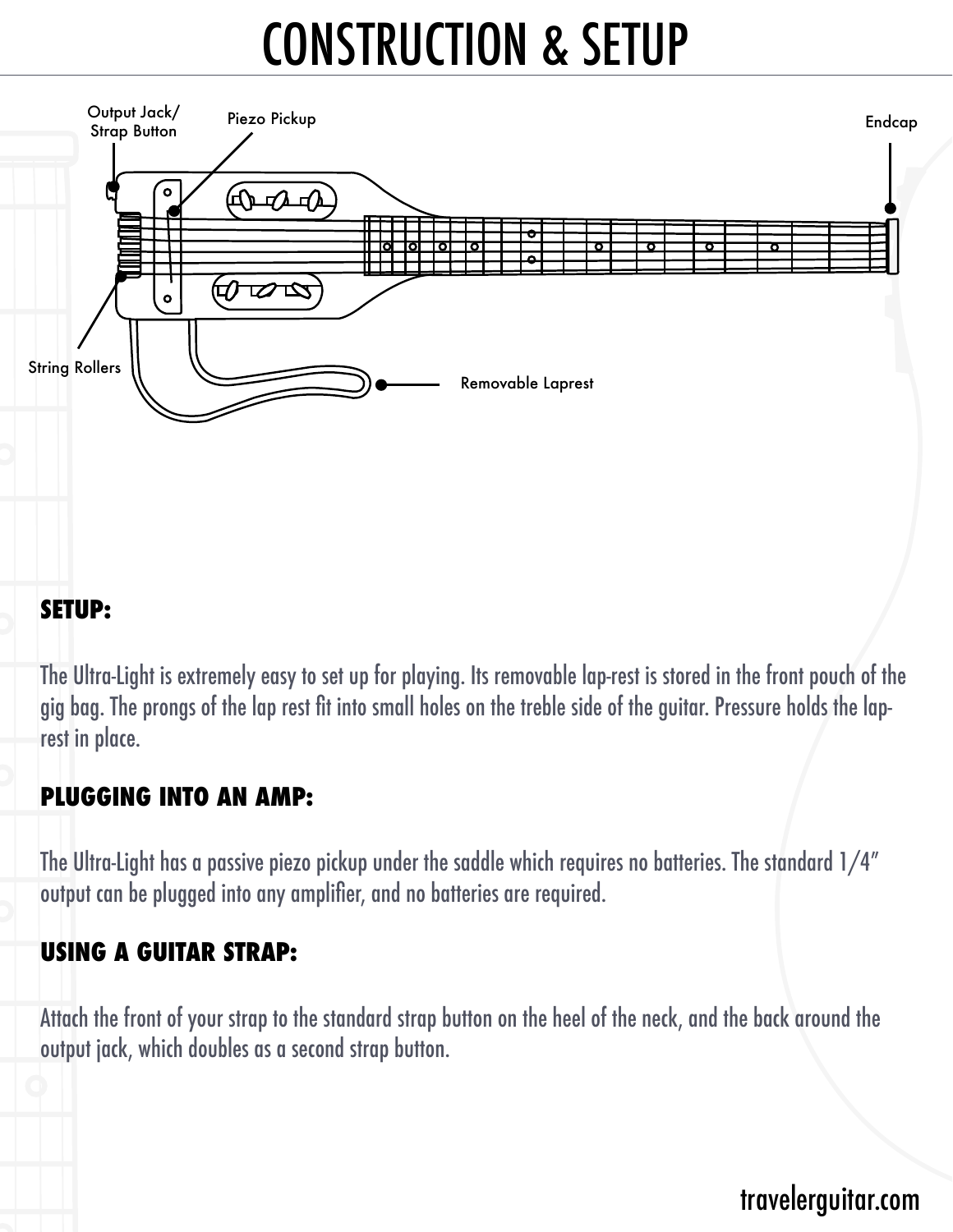### STRINGING AND TUNING IN-BODY GUITARS



#### **INSTALLING STRINGS ON IN-BODY TUNING EQUIPPED GUITARS:**

To change strings, you will need a pair of wire cutters. A string winder is not necessary, but can speed up the process.

The tuners on your Traveler Guitar operate just like the tuners on a standard guitar. We recommend changing the strings three at a time because some of the components are held in place by string tension. First remove the old E, A, and D strings, and then install three new strings in their places. Repeat this process on the G, B, and high E strings.

To change, thread the string through its hole in the endcap (or in the case of nylon-stringed models, wrap the strings as you would on a traditional nylon-string guitar's bridge) and wrap the string around the roller and through the corresponding tuner hole. Leave approximately 2 ½ inches of slack in the string to allow 3 to 4 wraps on the tuner. Bend the string to anchor it in place in order to hold the string after it is fed through the tuner. Over- or under-wrapping the string around the tuner may cause tuning problems.

#### **TUNING:**

Hold the guitar in playing position. Tune string to pitch, and when satisfied, clip excess string off.

For further assistance, watch our restringing videos [here](http://www.youtube.com/watch?v=6EFfhGqDwxc) and [here.](http://www.youtube.com/watch?v=SoPwPGdPm0k)

#### [travelerguitar.com](http://www.travelerguitar.com/)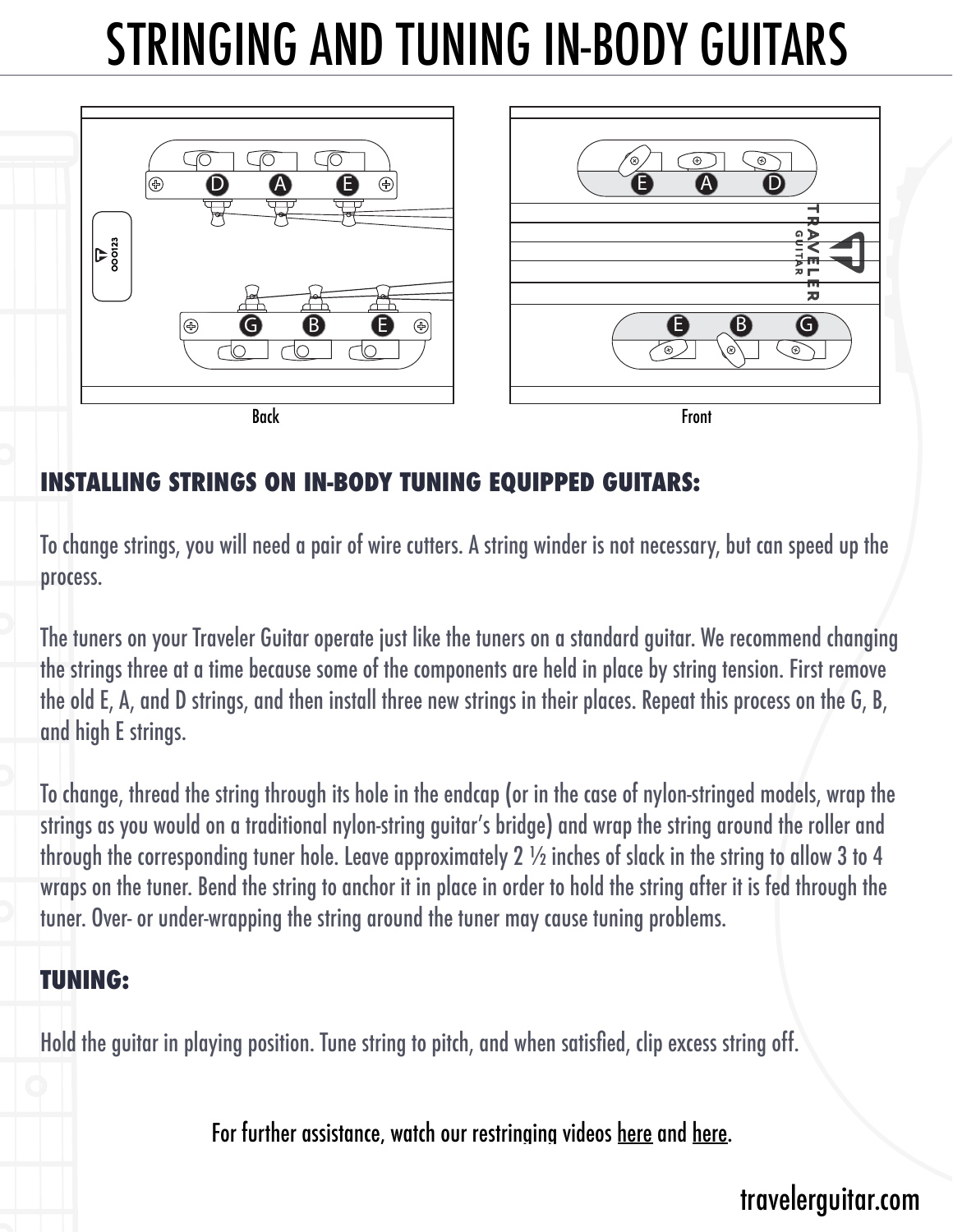### CLEANING, STORAGE, AND GENERAL CARE

#### **CLEANING:**

Periodic cleaning and polishing will help protect your Traveler Guitar. Use a polish formulated for musical instruments and apply it according to the polish directions—or, you can wipe the guitar down with a clean, damp cloth followed quickly by a clean, dry cloth. To clean residue off the fingerboard, you can use extra-fine steel wool to rub up and down the length of the fingerboard over the top of the frets. Never use furniture polish on the guitar, as you may damage the finish.

#### **STORAGE:**

When not in use, your Traveler Guitar should be stored in its included gig bag to protect it from exposure to the elements. Protect your guitar from extreme temperatures and changes in humidity. Never leave your Traveler Guitar in a closed vehicle or any other location where the guitar will be exposed to extreme heat. If you live in a dry climate, you may want to use a guitar humidifier.

#### **ADJUSTMENTS:**

We recommend leaving complicated operations (such as truss rod adjustments) to a trained guitar technician. Improper truss rod adjustments may damage your guitar and void your warranty.

#### **HANG STRAP:**

The leather hang strap attached to your guitar's endcap was designed to aid in-store display, but it can also be used to hang your guitar from a wall mount or stand. Be sure your guitar is secure before walking away from it. If you wish, you can remove the strap by clipping the plastic tie with wire cutters. Be careful not to scratch the finish on the neck or endcap.

### [travelerguitar.com](http://www.travelerguitar.com/)